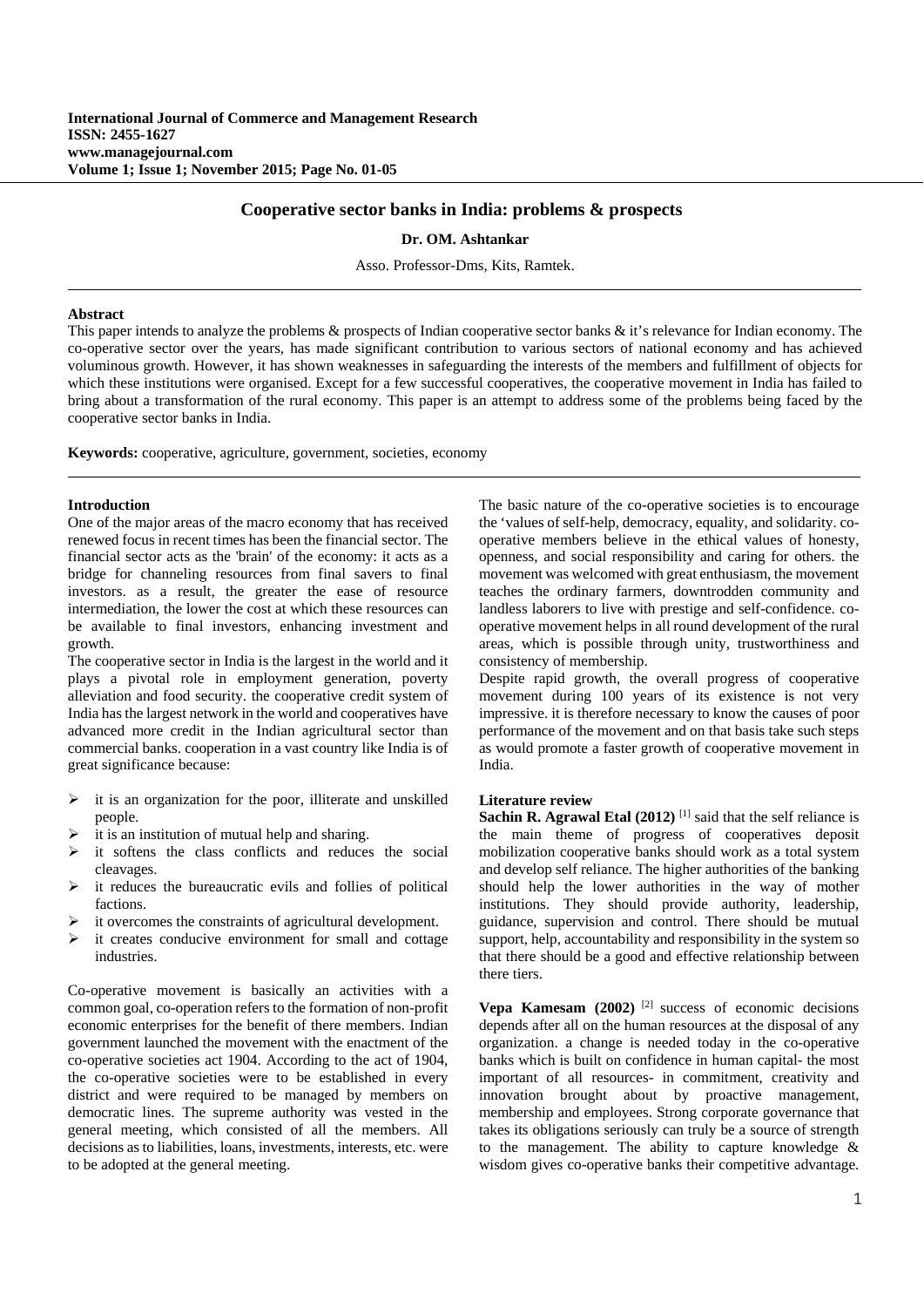a prerequisite is that participants from all parts of a co-operative organisation know & understand its purpose, core values and visions.

**Banishree Das Etal (2006)** [3] said that in comparison to the step motherly treatment of the past, cooperatives should be considered an important plank of development. The cooperatives have inherent advantages in tackling the problems of poverty alleviation, food security and employment generation. Cooperatives have immense potential to deliver goods and services in areas where both the state and the private sector have failed.

**A Vaidyanathan (2012)** [4] discussed about what are the factors and forces that account for this unhealthy state of affairs? What is the experience of efforts to improve the performance of cooperatives? And what are the reasons that they have not been effective? That these efforts have been ineffective does not mean that cooperatives are foredoomed to failure. on the contrary, it is important to recognise that efficient and vibrant cooperatives, organised & managed as democratic, self-reliant and self- managed institutions offer the best means for the vast resource-poor and resource-less segments of the country's population to improve their living conditions.

**Misal Sm (2011)** <sup>[5]</sup> said that there are many institutional, economical, social political, educational, organizational and managerial factors that affect the performance of cooperatives. performance of co-operatives in relation to realization of the objectives of rural development present a mixed picture. they have contributed significantly to the growth at institutional infrastructure in rural areas.

**Hassan Danaee Fard Etal (2010)** [6] said that iranian cooperative sectors which want to be globalized should note the concept of co-operation emphasizes on the principles of cooperation define the basic characteristics of any co-operative organization in the world. these principles form the common thread that runs through all the co-operative societies which marginal variations & iranian cooperatives can cooperate with other countries cooperative sectors for example turkey, azerbaijan and some arabian countries because of having a common religion.

**S.Siva Shankar Etal (2014)** <sup>[7]</sup> said that in a developing state like chhattisgarh with huge deficits in terms of quality  $\&$ quantity, the state has to shoulder the primary responsibility of providing cooperative credit. considering the low living standards of common man, incomplete and imperfect markets, and other socio political considerations it is the primary duty of the government to ensure that its citizens have easy access to cooperative credit, particularly at gross root level.

# **Problems of Cooperative Sector Banks Lack of Democratic Spirit**

Cooperatives need to run on well established democratic principles and elections held on time and in a free and fair manner. it has been observed that majority of the members as well as directors of the society are ill-informed about the activities of the society due to their illiteracy & indifferent attitude. the dominant politicians who normally has political background use to take undue advantage of the resources of the

society. it seems majority of the members are ignorant about the objectives of the cooperative movement & the spirit of democracy.

Fair Audit it is well known that audits are done entirely by department officials & are neither regular nor comprehensive. Delays in the conduct of audits and submission of reports are widespread. Audit is limited to such accounts as are available & reports seldom examine whether accounts & record are complete, accurate and up to date. Neither the observance of procedures for grant of loans and their recovery nor the veracity of the reported characteristics of borrowers are properly scrutinized. Further, in case of the purchasing activity lots of irregularity & manipulation takes place by the office bearers due to their vested interests. /this causes loss to the society.

**Abusing Power by the Leadership** those who control cooperative societies are locally powerful, with strong political affiliations. The political class as a whole, irrespective of party, are loath to dilute, let alone give up the power that they get to garner electoral support, reward their supporters and mobilize funds from their control of cooperatives. Under the existing regime, they are able to abuse this power brazenly and with impunity.

# **Mismanagement & Manipulation**

The strength of the movement was the involvement of the farmers who were shareholders & members of the society. over the years, this truly democratic idea got corrupted and wealthier people having political background became more powerful. in practice, this altered the power structure of the cooperatives. in the elections of the governing bodies, money became such a powerful tool that the top posts of chairman & vice-chairman usually went to the richest political persons even though the majority of members were farmers with small- or medium-sized holdings. The social power that the cooperatives brought to rural India was gradually hijacked and turned into a political tool.

**Government Interference:** right from the beginning the government has adopted an attitude of patronizing the movement. Cooperative institutions were treated as if these were part & parcel of the administrative set up of the government. The government interference thus became an essential element in the working of these institutions. As a result people's enthusiasm for the movement did not grow. the movement's independence and self-reliance existed only on paper and files.

**Modern Banking Practices** they are not having the modern practices of banking in there working viz. net banking, mobile banking, online banking, e-banking, atm banking and all other modern banking practices. due to which they have been eliminated and remained back foot in the modern era of marketing.

**Lack of Awareness** people are not well informed about the objectives of the movement, the contributions it can make in rebuilding the society and the rules and regulations of cooperative institutions. people look upon these institutions as means for obtaining facilities & concessions from the govt. so long as people expect to get something from the government,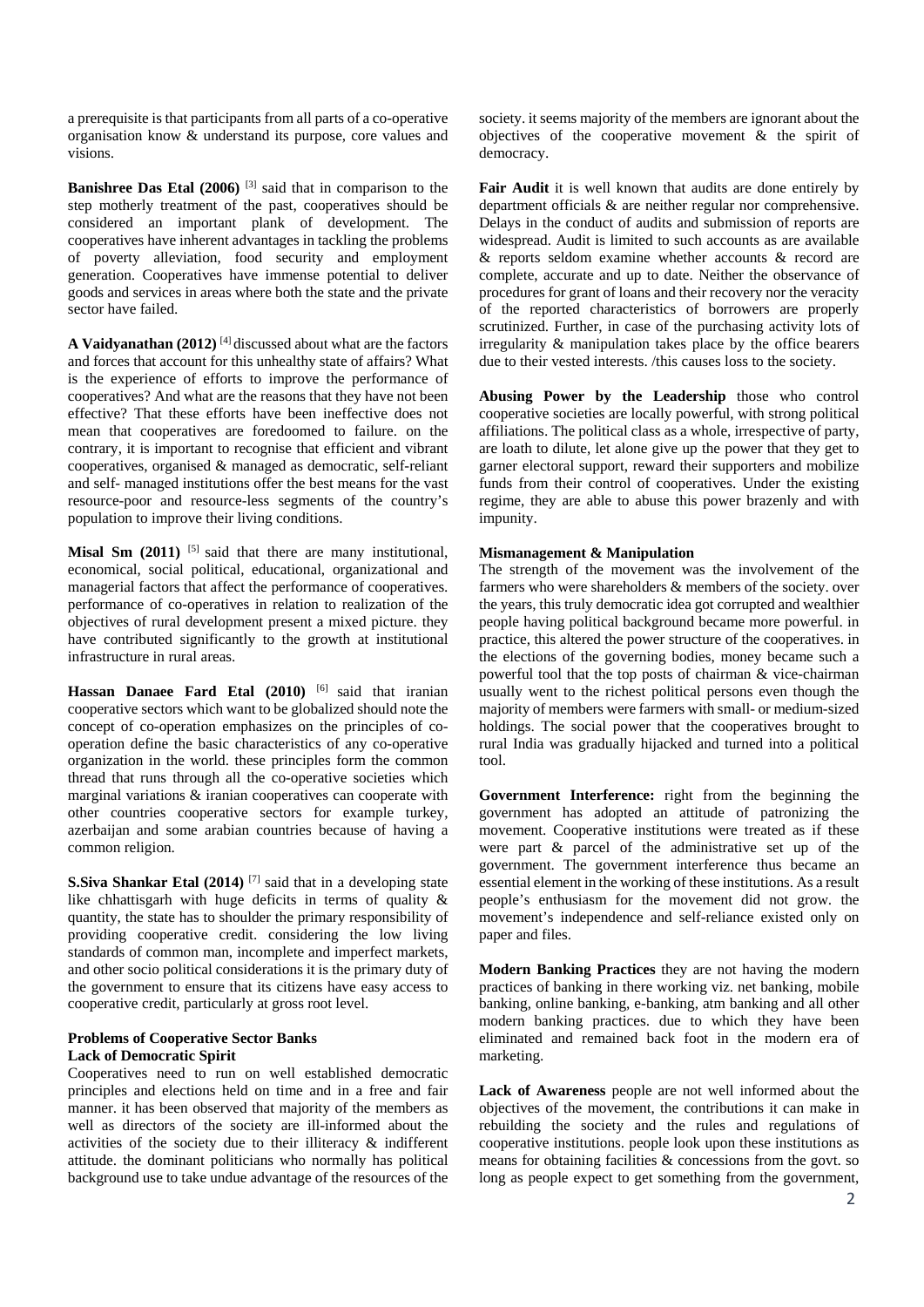they see to it that societies somehow continue to function. lack of education, dirty politics of the village, caste ridden elections to the offices of cooperative societies, bureaucratic attitudes of the government officers at the lower rank are some of the hurdles in spreading the correct information about the cooperative movement and in educating the people about its true character and vital role in the society.

**Limited Coverage** the cooperative movement has also suffered on account of two important limitations on its working.

(i)the size of these societies has been very small. most of these societies are confined to a few members and their operations extended to only one or two villages. as a result their resources remain limited, which make it impossible for them to expand their means and extend their area of operations. (ii) majority of the societies have been single purpose societies. for this reason these societies are unable to take a total view of the persons seeking help, nor can they analyze and solve problems from different angles. the help these societies render thus cannot be adequate.

**Functional Weakness** the cooperative movement has suffered from inadequacy of trained personnel right from its inception. lack of trained personnel has been caused by two major factors. (i) lack of institutions for this purpose of training personnel. (ii) because of it unsatisfactory working of cooperative institutions, efficient personnel did not feel attracted towards them.

### **Lack of Professionalism**

professionalism reflects the co-existence of high level of skills and standards in performing duties entrusted to an individual. the absence of a proper system of placement and skill upgradation inputs constrain professional management in cooperative banks.

#### **Prospects of Cooperative Sector Banks**

**Reorganization of Societies** in order to become economically viable & efficient the minimum number of members in a cooperative society should be 5000 & the share capital as rs.50 lakhs. to ensure this small societies should be merged to build a larger societies. with large amount of resources at it disposal big societies can avail certain facilities, which small societies can not secure. the weak and inefficient societies should be winded and merged with strong and efficient societies. it will no doubt reduce the number of societies, but this is itself not a bad thing. otherwise the weak societies would undermine people's confidence in the movement and cause a set back to it from along term point of view.

**Awareness Campaign** it is necessary to spread the movement as people's movement. people should not think it as a part of the government or a department of the govt. people should own it & manage it. people should be educated and about the advantages of this movement. educational institutions at various levels, radio, tv, newspapers, poster, and other mass media can be used for this purpose.

**Value Based Education** it is increasingly realized by the experts that unless the stakeholders of any organization work & ensure ethical behaviour & spirit of cooperation, that organization will not grow. external means of controlling are never sufficient to regulate the behaviour of the persons. hence,

it is very essential that the value based education should become the part of our education system. value based education & spirit of cooperation should become the part of primary & higher education.

**Accountability** the accountability for various activities of the society involving financial implications should be clearly defined. these definitions along with the provision for appropriate punishment/measures may be made a part of the 'articles of association' and /or statute. an affidavit /declaration may be made mandatory for all the office bearers including approving authorities about strict compliance with the norms while dealing with the financial issue. system of maintaining appropriate checks and balances may also be designed & incorporated in the system.

**Legislative Reforms** the narasimham committee in its report had rightly observed that a legal framework that clearly defines the rights and liabilities of the parties to contracts and provides for speedy resolution of disputes is essential bedrock of the process of financial intermediation and cooperative banks are no exceptions. any person dealing with any issue involving financial matter of the society in the manner inconsistent with the acceptable norms should be severally punished  $\&$  the amount misappropriated along with the additional penalty should be recovered from the personal assets of that person. appropriate legal provision should be made by the government for this purpose. special fast track courts may be constituted for this.

**Complete Transparency in Working** transparency in the system is the root cause of maintaining democracy & corporate governance in any organization. for efficient working of the society & for avoiding corrupt practices transparency may be ensured in the system by following measures-

- i. the cooperative societies should also be brought under the purview of the right to information act.
- ii. the eligibility criteria for becoming the director of the society should include the mandatory provision of declaration of assets every year.
- iii. all the documents along with the remarks/notes etc. of the persons dealing with any financial matter should be uploaded on the website of the society.
- iv. video shooting the proceedings of the general body meetings of the society.

# **Eligibility Criteria F Modern Banking Practices Or The Directors**

The amendment in the cooperative societies act may be made to ensure the fair & ethical behavior by the board of directors. following amendments are suggested-

- 1. Educational qualification of the director should be atleast matriculation pass. this will ensure the informed & active membership & control on activities.
- 2. Atleast 1 month certificate course in 'cooperative sector management' conducted by the competent authority. this will ensure knowledgeable & vigilant members.
- 3. Condition of having personal immovable property & assets of some pre-decided value. along with the affidavit of not selling those assets (without prior permission of the society)